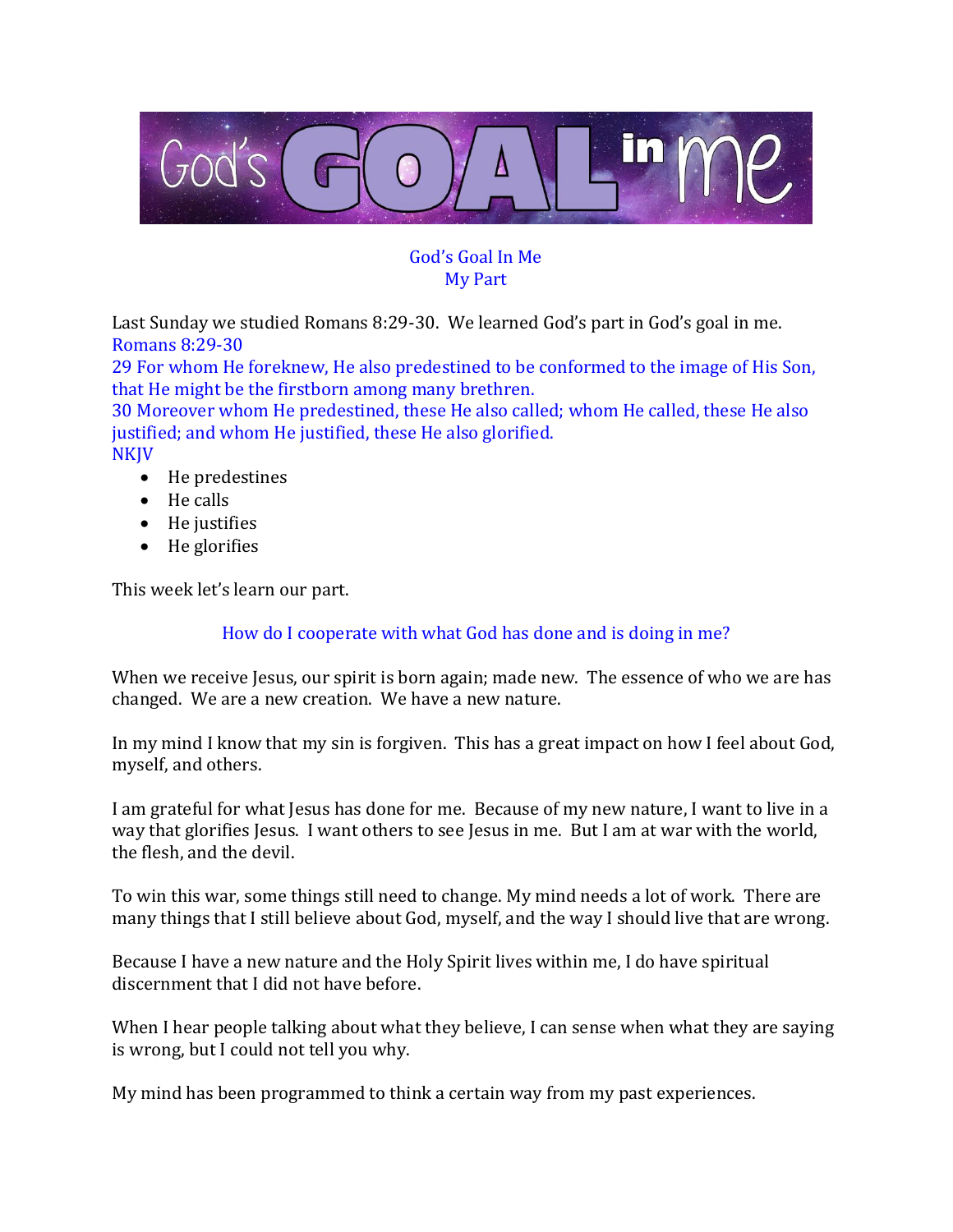My emotions are still all over the place.

My behavior is erratic.

I am not sure about a lot of things other than my sins are forgiven.

God calls me a babe in Christ.

Hebrews 5:13

13 For everyone who partakes only of milk is unskilled in the word of righteousness, for he is a babe.

NKJV

God wants me to mature or grow up to become like Jesus.

This would be impossible if I was on my own. But I am not. God has given me His church to help me grow. God has promised to finish the work that He has begun in me.

Philippians 1:6

..being confident of this very thing, that He who has begun a good work in you will complete it until the day of Jesus Christ;

NKJV

He is going to use His church to complete it.

Matthew 16:18-19

18 And I also say to you that you are Peter, and on this rock I will build My church, and the gates of Hades shall not prevail against it.

19 And I will give you the keys of the kingdom of heaven, and whatever you bind on earth will be bound in heaven, and whatever you loose on earth will be loosed in heaven." **NKJV** 

Matthew 18:15-20

15 "Moreover if your brother sins against you, go and tell him his fault between you and him alone. If he hears you, you have gained your brother.

16 But if he will not hear, take with you one or two more, that 'by the mouth of two or three witnesses every word may be established.'

17 And if he refuses to hear them, tell it to the church. But if he refuses even to hear the church, let him be to you like a heathen and a tax collector.

18 "Assuredly, I say to you, whatever you bind on earth will be bound in heaven, and whatever you loose on earth will be loosed in heaven.

19 "Again I say to you that if two of you agree on earth concerning anything that they ask, it will be done for them by My Father in heaven.

20 For where two or three are gathered together in My name, I am there in the midst of them."

**NKJV** 

Acts 2:41-47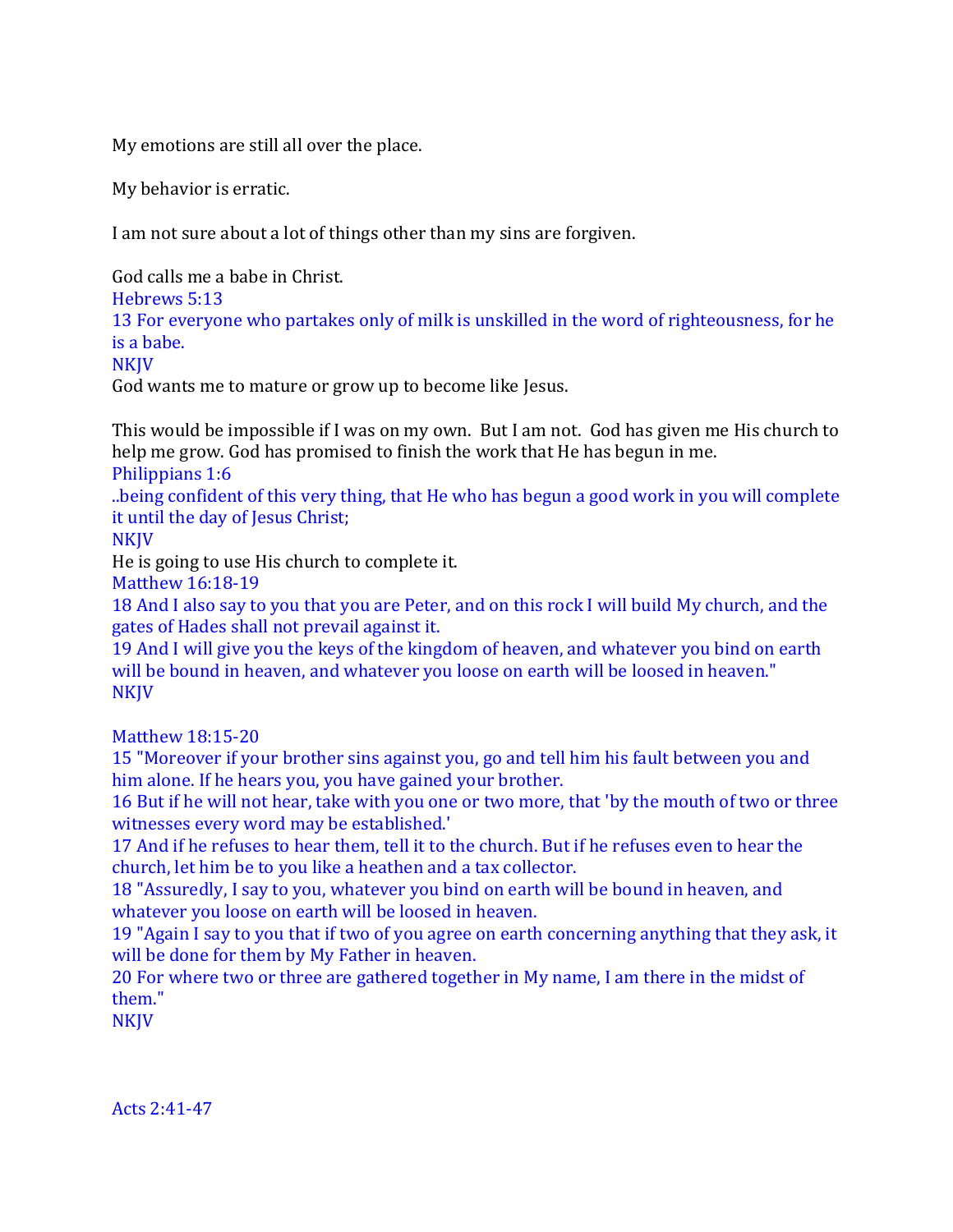41 Then those who gladly received his word were baptized; and that day about three thousand souls were added to them.

42 And they continued steadfastly in the apostles' doctrine and fellowship, in the breaking of bread, and in prayers.

43 Then fear came upon every soul, and many wonders and signs were done through the apostles.

44 Now all who believed were together, and had all things in common,

45 and sold their possessions and goods, and divided them among all, as anyone had need. 46 So continuing daily with one accord in the temple, and breaking bread from house to house, they ate their food with gladness and simplicity of heart,

47 praising God and having favor with all the people. And the Lord added to the church daily those who were being saved. **NKJV** 

How does the church help me grow?

The word church means called out ones. God's part is to call. The church is a gathering of those that have responded to the call. Church is not a building we go to or a service we attend.

Church is a gathering of the people that have responded to God's call. It is a gathering of those that have been predestined, called, justified, and glorified.

It is a gathering of two or more called out ones.

Matthew 18:20

20 For where two or three are gathered together in My name, I am there in the midst of them."

NKJV

Acts 2:46-47

46 So continuing daily with one accord in the temple, and breaking bread from house to house, they ate their food with gladness and simplicity of heart,

47 praising God and having favor with all the people. And the Lord added to the church daily those who were being saved.

**NKJV** 

1. With the church I learn what it means to be like Jesus Christ.

Romans 12:1-2

12 I beseech you therefore, brethren, by the mercies of God, that you present your bodies a living sacrifice, holy, acceptable to God, which is your reasonable service.

2 And do not be conformed to this world, but be transformed by the renewing of your mind, that you may prove what is that good and acceptable and perfect will of God. NKJV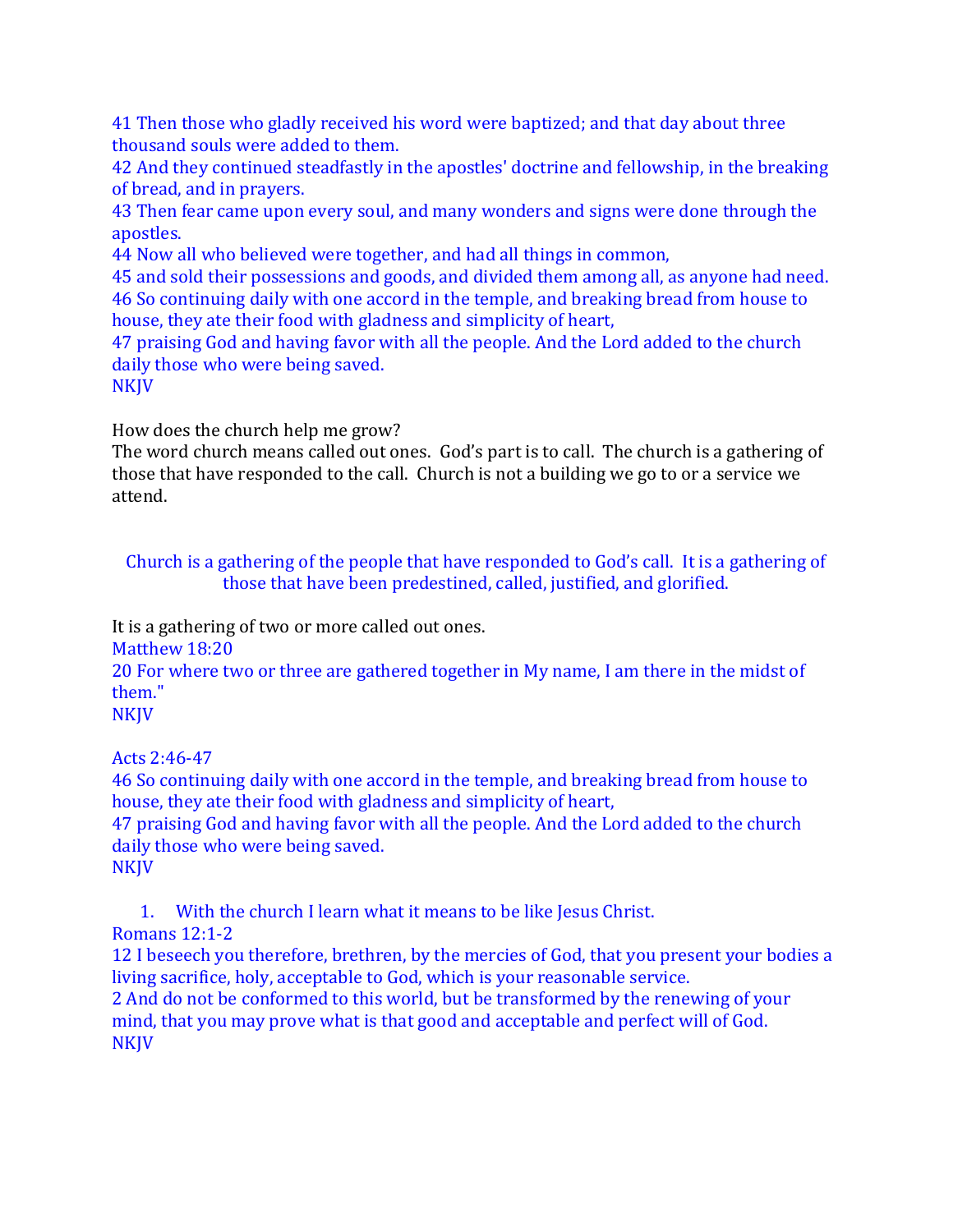It is impossible for a painter to reproduce an image that he has never seen. I must learn what the image of Jesus looks like for His image to be reproduced in me. I cannot change into His likeness unless I know what changes I need to make.

God has given me His church to help me learn what it looks like to be like Jesus.

What does the church do that helps me learn what it means to be like Jesus? Acts 2:41-47

41 Then those who gladly received his word were baptized; and that day about three thousand souls were added to them.

42 And they continued steadfastly in the apostles' doctrine and fellowship, in the breaking of bread, and in prayers.

43 Then fear came upon every soul, and many wonders and signs were done through the apostles.

44 Now all who believed were together, and had all things in common,

45 and sold their possessions and goods, and divided them among all, as anyone had need. 46 So continuing daily with one accord in the temple, and breaking bread from house to house, they ate their food with gladness and simplicity of heart,

47 praising God and having favor with all the people. And the Lord added to the church daily those who were being saved. **NKJV** 

The church provides the apostles doctrine, provides fellowship, provides the breaking of bread, and provides prayer.

My part is stay connected to His church. To stay connected to His Church, I must attend the gatherings.

Hebrews 10:23-25

23 Let us hold fast the confession of our hope without wavering, for He who promised is faithful.

24 And let us consider one another in order to stir up love and good works,

25 not forsaking the assembling of ourselves together, as is the manner of some, but exhorting one another, and so much the more as you see the Day approaching. NKJV

Hebrews 3:12-14

12 Beware, brethren, lest there be in any of you an evil heart of unbelief in departing from the living God;

13 but exhort one another daily, while it is called "Today," lest any of you be hardened through the deceitfulness of sin.

14 For we have become partakers of Christ if we hold the beginning of our confidence steadfast to the end,

**NKIV** 

In the early church, there was no way for the people to hear the Word of God without attending church. As the apostles published new Words from God, there was no way for the people to hear those Words unless they gathered with the church.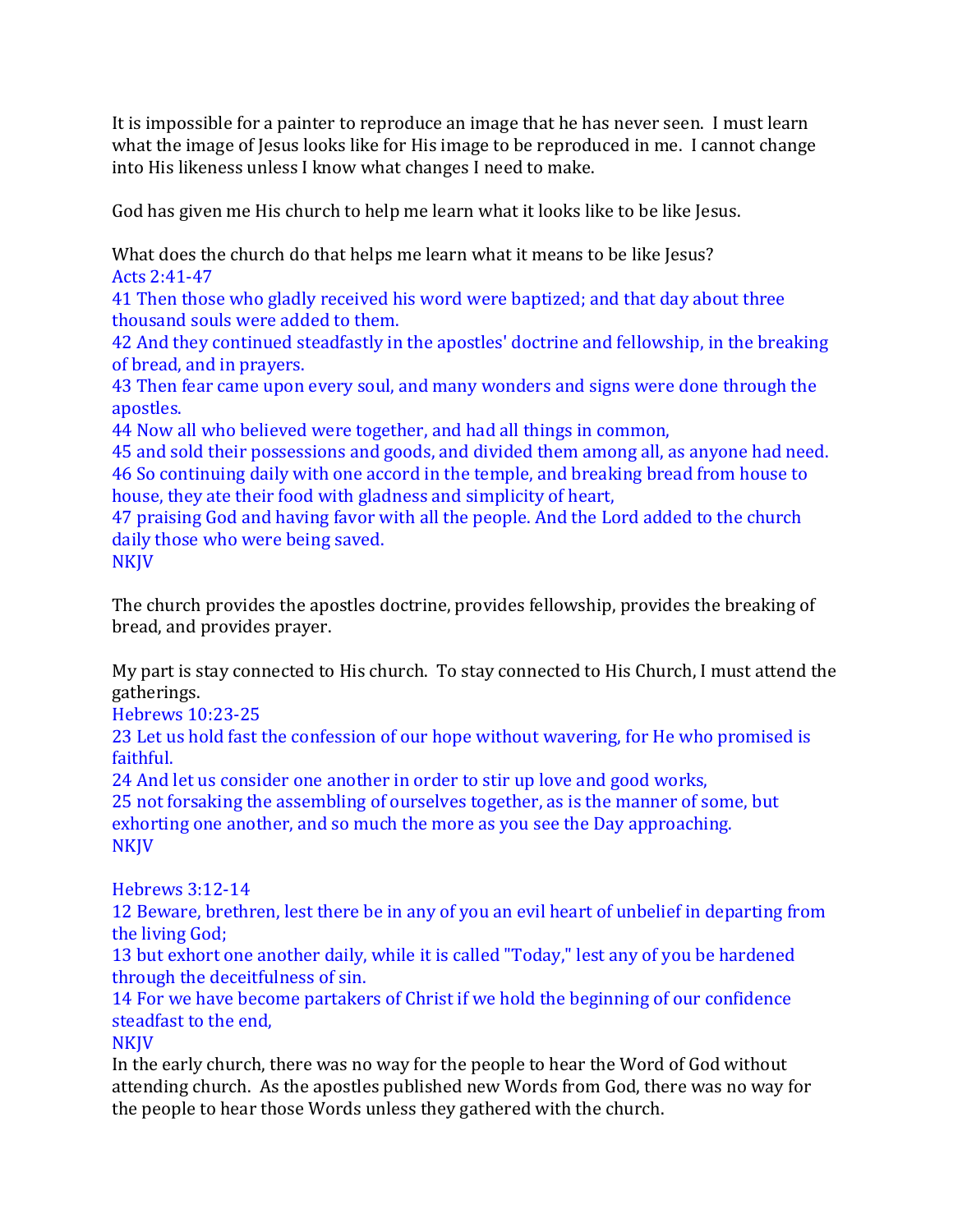1 Timothy 4:12-13

12 Let no one despise your youth, but be an example to the believers in word, in conduct, in love, in spirit, in faith, in purity.

13 Till I come, give attention to reading, to exhortation, to doctrine. NKJV

The primary way God reveals Jesus Christ to me is through His church. The church is where I see the Spirit and His Word at work. It is modeled for me.

As I gather with the church, I learn and I grow.

My part in God's goal in me is to learn through the church.

2. With the church, I live what I learn in the circumstances of my life.

Colossians 3:8-11

8 But now you yourselves are to put off all these: anger, wrath, malice, blasphemy, filthy language out of your mouth.

9 Do not lie to one another, since you have put off the old man with his deeds,

10 and have put on the new man who is renewed in knowledge according to the image of Him who created him,

11 where there is neither Greek nor Jew, circumcised nor uncircumcised, barbarian, Scythian, slave nor free, but Christ is all and in all.

12 Therefore, as the elect of God, holy and beloved, put on tender mercies, kindness, humility, meekness, longsuffering;

13 bearing with one another, and forgiving one another, if anyone has a complaint against another; even as Christ forgave you, so you also must do.

14 But above all these things put on love, which is the bond of perfection. NKJV

Life is a series of tests. There is only one way I can mature and that is through tests. It is during life's tests that I must put on what I have learned about the Lord Jesus Christ.

A basketball player can only grow so much in practice and running drills. A basketball player must play in games to take the next steps in his growth. A basketball player discovers a lot about himself in games that he cannot discover in practice. He learns his bad habits. Bad habits are hard to break. They are impossible to break if you do not know you have them. Games expose bad habits.

The best players watch film of their games. They see their errors and they learn what they need to do to correct them. There are not short cuts to being good. It takes perseverance.

Playing the game of life is critical to our growth spiritually. Failure is to be expected. We are all broken people. You cannot learn to walk without first learning to crawl. You cannot learn to walk without falling.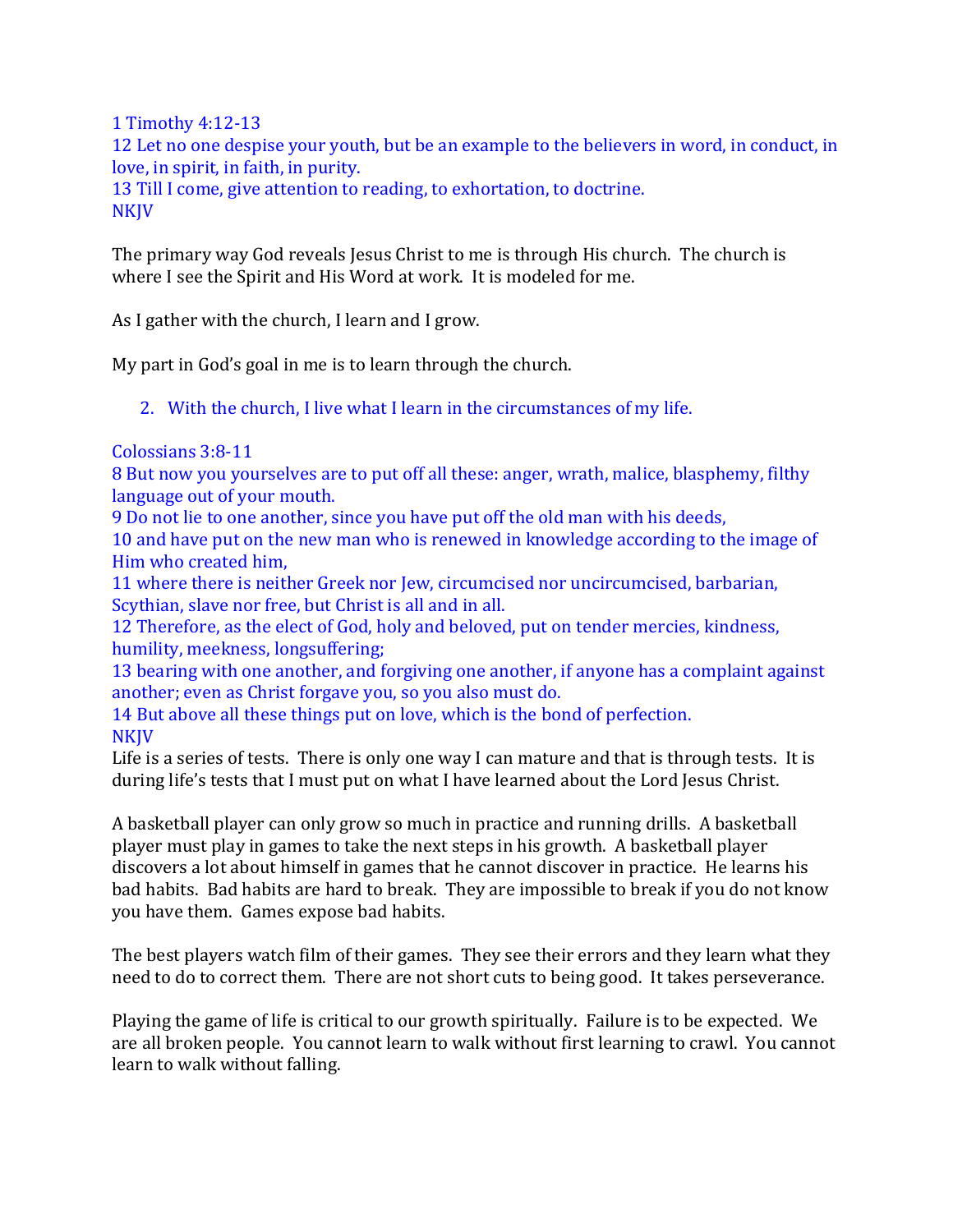Church is a place to debrief with others about how we are playing the game of life. There is no film, but there is transparency. There is no coach, but God uses His church to coach me. As we hear the Word of God and confess our faults one to another, we live out what we are learning from one another.

My part in God's goal in me is living what I learn in the circumstances of life with the church.

3. With the church I lead others to be like Christ.

## Matthew 28:19-20

19 Go therefore and make disciples of all the nations, baptizing them in the name of the Father and of the Son and of the Holy Spirit,

20 teaching them to observe all things that I have commanded you; and lo, I am with you always, even to the end of the age." Amen.

NKJV

Jesus made disciples. To be like Jesus, we must make disciples. You are deceiving yourself if you believe the lie that you can mature in Christ if you are not leading others to be like Jesus.

Hebrews 5:12-14

12 For though by this time you ought to be teachers, you need someone to teach you again the first principles of the oracles of God; and you have come to need milk and not solid food.

13 For everyone who partakes only of milk is unskilled in the word of righteousness, for he is a babe.

14 But solid food belongs to those who are of full age, that is, those who by reason of use have their senses exercised to discern both good and evil. NKJV

We call leading others to maturity being a spiritual parent. The world calls it being a mentor.

# Maturity in Christ=Spiritual Parent

I discovered something about spiritual growth when I took on this responsibility with the church. I discovered that God uses the process of leading others to be like Jesus to speed up the process in me. The more I focus my life on leading others to be like Jesus, the more I learn and grow into the likeness of Jesus.

Examples of this principal of success: AA-sobriety Bob Hoffman-basketball player

The devil has deceived the church into believing that members can become mature in Christ without becoming spiritual parents!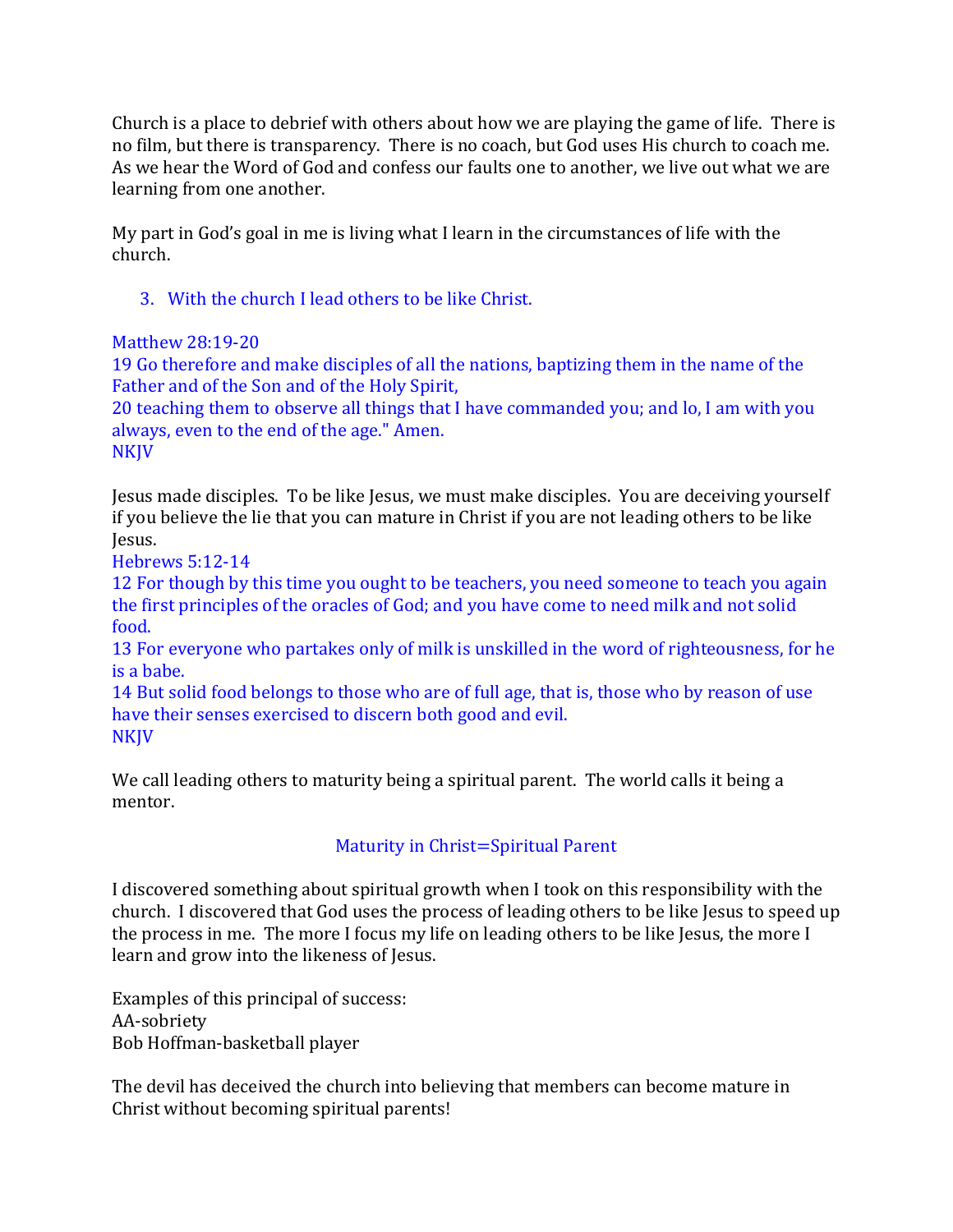### The devil has led many believers to divorce God's goal in them from leading others to be like Jesus!

The result is believers get stuck in immaturity. Others fall away. Not leading others to be like Christ is the main reason so many believers relapse into sin. There is great peril in not progressing and becoming a disciple that leads others to be like Jesus.

Not leading others to be like Christ is the main reason the church is not winning.

My part in God's goal in me is leading others to be like Jesus with the church.

### 4. With the church I must lean on God's power.

#### Acts 4:23-31

23 And being let go, they went to their own companions and reported all that the chief priests and elders had said to them.

24 So when they heard that, they raised their voice to God with one accord and said: "Lord, You are God, who made heaven and earth and the sea, and all that is in them,

25 who by the mouth of Your servant David have said: 'Why did the nations rage, And the people plot vain things?

26 The kings of the earth took their stand, And the rulers were gathered together Against the Lord and against His Christ.'

27 "For truly against Your holy Servant Jesus, whom You anointed, both Herod and Pontius Pilate, with the Gentiles and the people of Israel, were gathered together

28 to do whatever Your hand and Your purpose determined before to be done.

29 Now, Lord, look on their threats, and grant to Your servants that with all boldness they may speak Your word,

30 by stretching out Your hand to heal, and that signs and wonders may be done through the name of Your holy Servant Jesus."

31 And when they had prayed, the place where they were assembled together was shaken; and they were all filled with the Holy Spirit, and they spoke the word of God with boldness. NKJV

I cannot become like Jesus with just my new nature and my will power. The world, the flesh, and the devil are too powerful. I need the power of God to put off the old man and put on the new man. When I experience His power, I can walk in the Spirit. Nothing can stop me!

His power is available through prayer with His church. Our part is to surrender to His will and ask for His power with His church. Our part is to be transparent about our fears and pray with the church.

My part in God's goal in me is to lean on His power with the church.

To cooperate with God's goal in me…